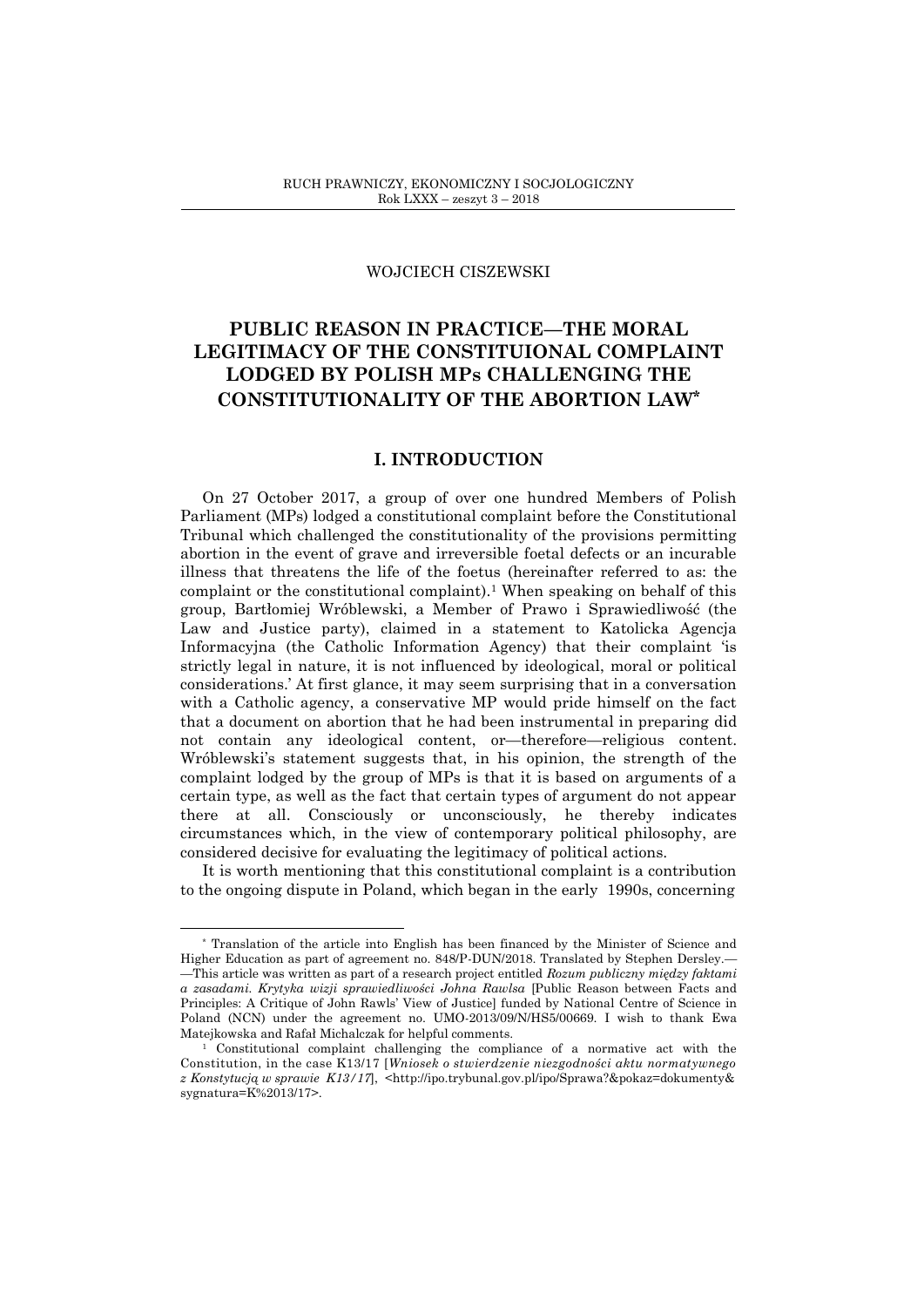the legality of abortion. The current 'abortion compromise' only permits abortion in three situations (when the mother's life or health is at risk, in the case of a defect or foetal illness, or when the pregnancy arose as a result of a criminal act), $2$  but since its entry into force, the law has been widely criticised by proponents of both the pro-life and pro-choice positions. None of the social campaigns, legislative initiatives or parliamentary discussions of the last twenty years has led to a change in the legal status. However, the complaint of 27 October 2017, appears to be a breakthrough in the ongoing discussion, for at least two reasons. Firstly, it has submitted this controversial issue for consideration by the Constitutional Tribunal. It is worth noting that the last change in the legal status of abortion in Poland was made when the Constitutional Tribunal repealed the provision which permitted abortion for social reasons.<sup>3</sup> Secondly, the arguments of the MPs presented in the complaint refer to a special case of the admissibility of abortion, namely abortion for so-called eugenic reasons, which allows abortion when there is a high probability of irreversible defect or incurable illness that threatens the life of the foetus. It seems that for the first time in the history of this dispute we are dealing with a situation where abortion for eugenic reasons is at the centre of public discussion.

In this article, I will analyse the argumentation contained in the constitutional complaint lodged by the MPs. I will not, however, enter into legal divagations and consider what resolution the Constitutional Tribunal should issue in the pending case. Instead, I will focus on the issue of the moral legitimacy of the actions taken by the MPs; I thus seek to the answer the question of whether their initiative is defensible in terms of the principles of public morality. The evaluation is conducted in accordance with the principles of the most important contemporary theory of political legitimacy, namely John Rawls' idea of public reason. Therefore, before addressing the key points of the discussion, I will first discuss the most important elements of Rawls' idea.

## **II. PUBLIC REASON**

In the scholarly literature, Rawls is primarily known for two famous works in the field of political philosophy—*A Theory of Justice* and *Political Liberalism*. It is said that while the former focuses on the issue of social justice, the latter addresses the problem of the moral legitimacy of political activities. Although this is a considerable simplification, it accurately reflects the importance of the issue of legitimacy in Rawls' theory.

<sup>2</sup> The Act of 7 January 1993 on Family Planning, the Protection of the Human Foetus and the Conditions for Terminating Pregnancy [Ustawa z 7 stycznia 1993 r. o planowaniu rodziny, ochronie płodu ludzkiego i warunkach dopuszczalności przerywania ciąży] (JL RP 1993, no. 17, item 78).

<sup>3</sup> The judgment of the Constitutional Tribunal of 28 May 1997, K 26/96, OTK ZU 1997, no. 2, item 19.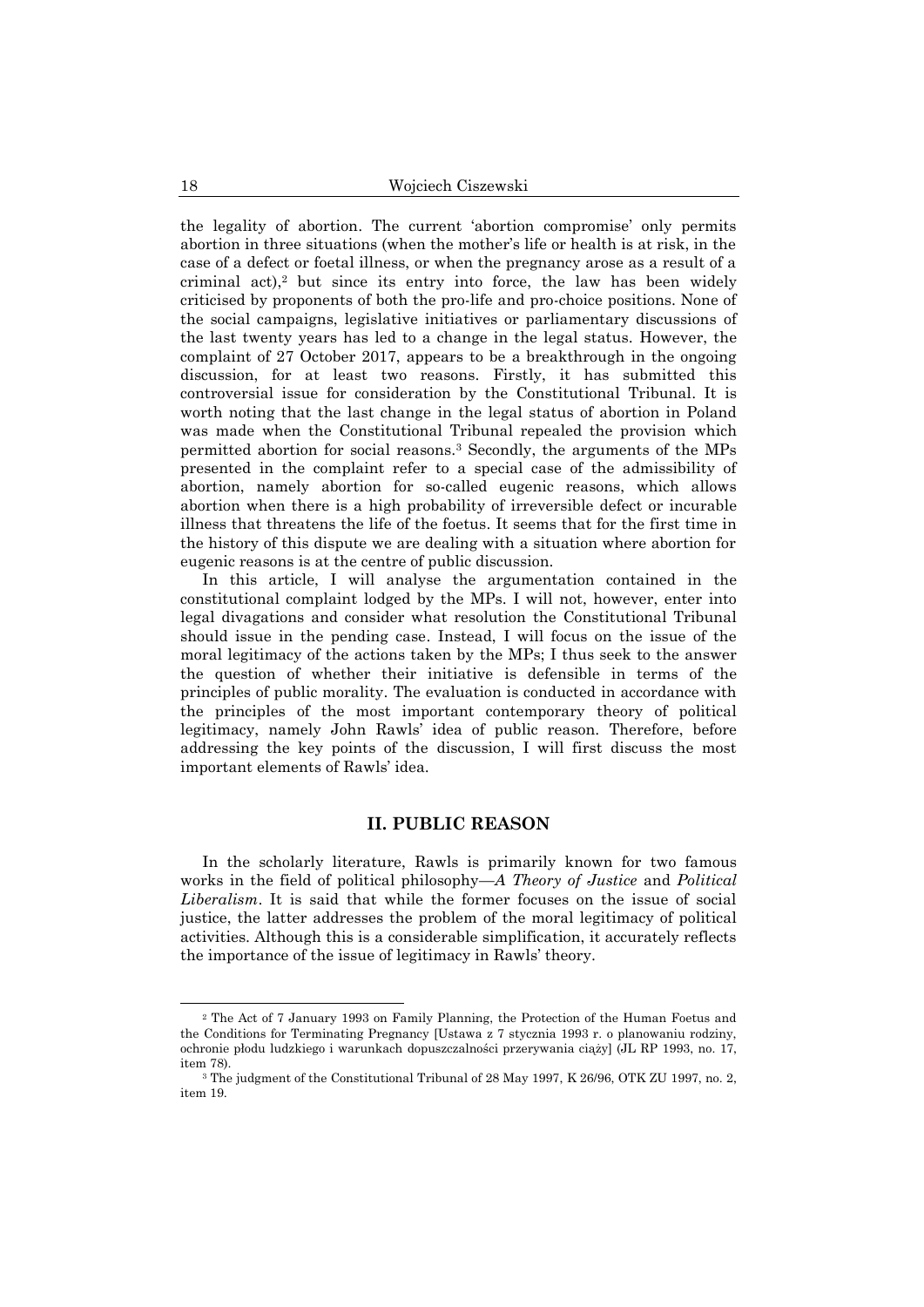At the outset, it is worth clarifying that Rawls was interested in the issue of legitimacy, or, in other words, moral acceptability, as it concerns a very specific category of political decision-makers' actions, that is, actions that are performed within the framework of a democratic system.<sup>4</sup> Therefore, crucial to his theory are the limitations imposed on various political decisions, initiatives or proposals that are carried out under democratic conditions. Thus, when formulating his theory, Rawls gives voice to several fundamental and widely held convictions concerning democracy. Firstly, he points out that in any political system power is based on the use of coercion and on limiting the freedom of the individual. Secondly, Rawls emphasises that citizens in a democratic state have a special political status—they are free and equal to each other. Thirdly, the consequence of granting this special status to citizens is that democratic societies are characterised by far-reaching ideological pluralism. Rawls observes that under the conditions of freedom human reason is able to develop many well-founded solutions to the same problem. This diversity of views to which citizens adhere (or their 'doctrinal diversity') is therefore a natural consequence of using reason in circumstances characterised by freedom.

Rawlsian political theory recognises that these basic principles of democratic systems remain in tension with each other and, consequently, pose a challenge to the theory of the legitimacy of political actions. Let us recall that, on the one hand, the essence of exercising political power is coercion, while, on the other hand, democracy is characterised by respect for the freedom and equality of citizens, and the reasonable pluralism associated with these values. Thus, the problem of political legitimacy can be reduced to the question of what conditions must be met in order for us to recognise that the exercise of authority takes place with respect for the special status of individuals and for the phenomenon of pluralism. In *Justice as Fairness: A Restatement*, Rawls proposes the following solution to this difficulty: '[...] the exercise of coercive political power, the power of free and equal citizens as a collective body, is to be justifiable to all in terms of their free public reason'. 5 We can interpret this excerpt as arguing that the moral acceptability of political actions depends on the way they are justified. Therefore, only those regulations, decisions, initiatives or proposals that are duly justified are legitimised. At the same time, the criterion for evaluating the 'adequacy' of this justification is, according to the quotation, 'free public reason'.

The notion of public reason is an extremely complex component of Rawls' theory. I argue that its content can be grasped by distinguishing two elements of this idea, namely its substantive and procedural aspects. <sup>6</sup> Each of these elements is a source of the criteria for the legitimacy of political actions.

<sup>4</sup> J. Rawls, *Political Liberalism*, New York 1996: 212.

<sup>5</sup> Idem, *Justice as Fairness: A Restatement*, Cambridge, MA, 2001: 141.

<sup>6</sup> Rawls himself did not employ the distinction between the substantive and procedural aspect of the idea of public reason—this is my own interpretation of this concept. I broaden this interpretation in a book I am currently working on which is devoted to the idea of public reason.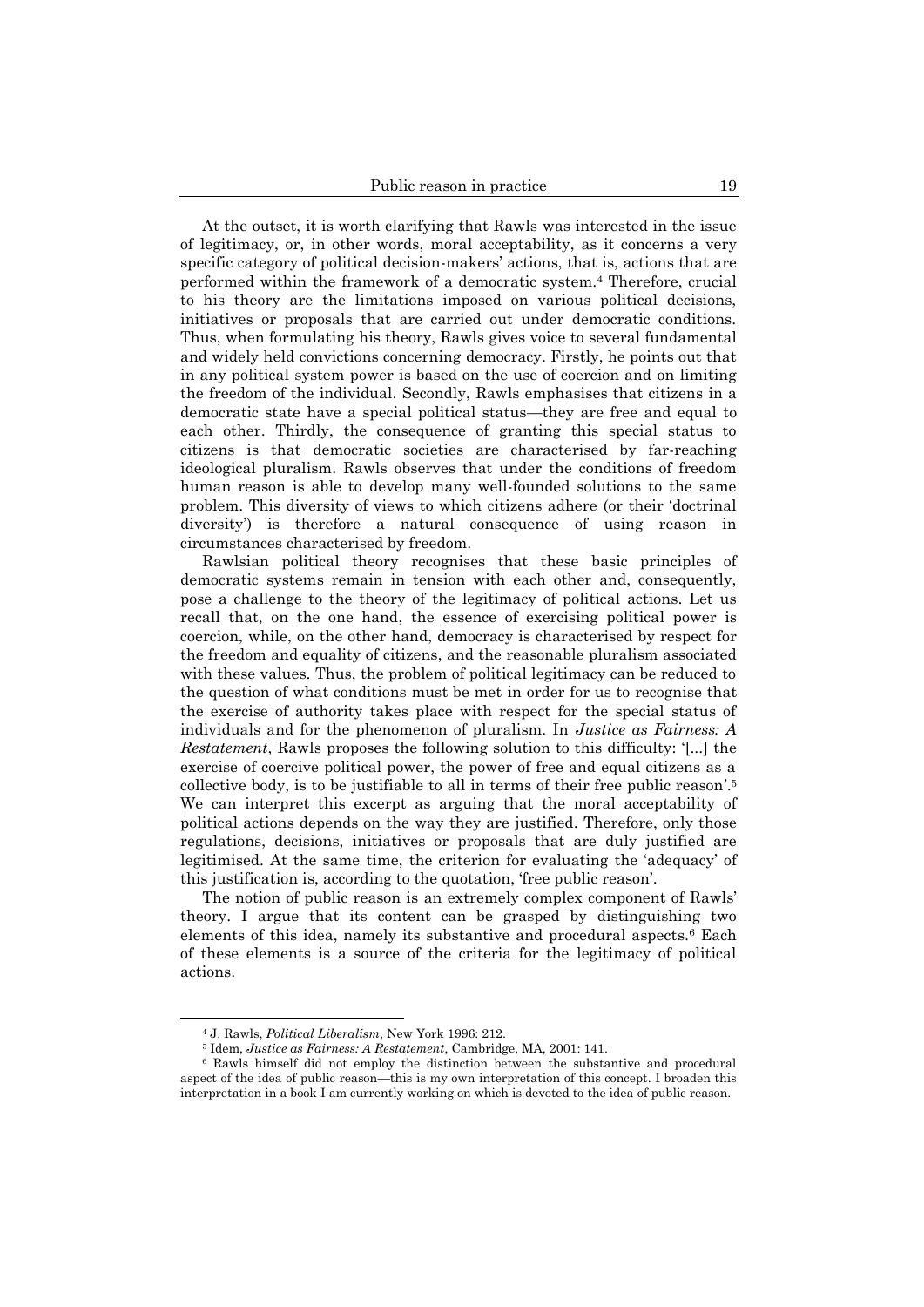The substantial aspect of public reason encompasses various kinds of values, principles, ways of reasoning and justifying that provide political decision-makers with legitimate reasons for action. Rawls defines such reasons as being acceptable to all free and equal citizens who respect the democratic system (public reasons). Let us clarify that, according to Rawls, the individual is simultaneously a democratic citizen and an adherent of a comprehensive doctrine or worldview (religious or non-religious). There are specific values associated with each of these two domains. The proper legitimacy of political activities is provided only by those values and ways of reasoning that can be linked to the ideal of democratic citizenship. The catalogue of such public reasons includes fundamental democratic ideals (such as freedom, equality and tolerance), universally recognised principles for implementing policies (such as efficiency or proportionality) and the rules of logical thinking. Public reasons are distinguished by the fact that they can be accepted by citizens regardless of the comprehensive doctrine they adhere to. They do not presuppose any particular theory associated with a controversial moral, religious or philosophical idea. The essence of the substantive aspect of public reason therefore expresses the principle of the acceptability of the reasons for political action.

The principle of acceptability: Political actions are legitimised only by reasons that are acceptable to a reasonable democratic citizen (public reasons).

The procedural aspect of public reason refers to the way public decisionmakers appeal to public reasons. For the sake of later considerations in this article, it is worth bearing in mind two postulates of this kind. <sup>7</sup> The first is the principle of publicity (transparency), which requires that the justifications of the actions taken by public authorities should be public (like the actions themselves), that is, they should be accessible to citizens. Everyone should have a real opportunity to become acquainted with the content of these justifications and to evaluate whether the reasons that are presented as supporting a particular action are accurate and convincing, and, furthermore, whether they are legitimate.

The principle of publicity (transparency): The justification for political action should be accessible to all citizens.

The second postulate related to the procedural aspect of public reason concerns the sincerity of the action of political decision-makers. The idea of public reason imposes the requirement that there be consistency between the reasons to which decision-makers officially refer and the reasons why they actually take action. As theoreticians of public reason emphasise, the postulate of the sincerity of political actions refers not only to the subjective sphere of a decision-maker's actions, but it is also verifiable from the perspective of an external observer. Contemporary followers of Rawls argue that the key to fulfilling this requirement in a particular case is the

<sup>7</sup> In the book I am preparing, I argue that the procedural aspect of public reason also includes the principle of reciprocity, along with the principles of publicity and sincerity. I omit discussion of the principle of reciprocity here due its limited significance for the subsequent discussion.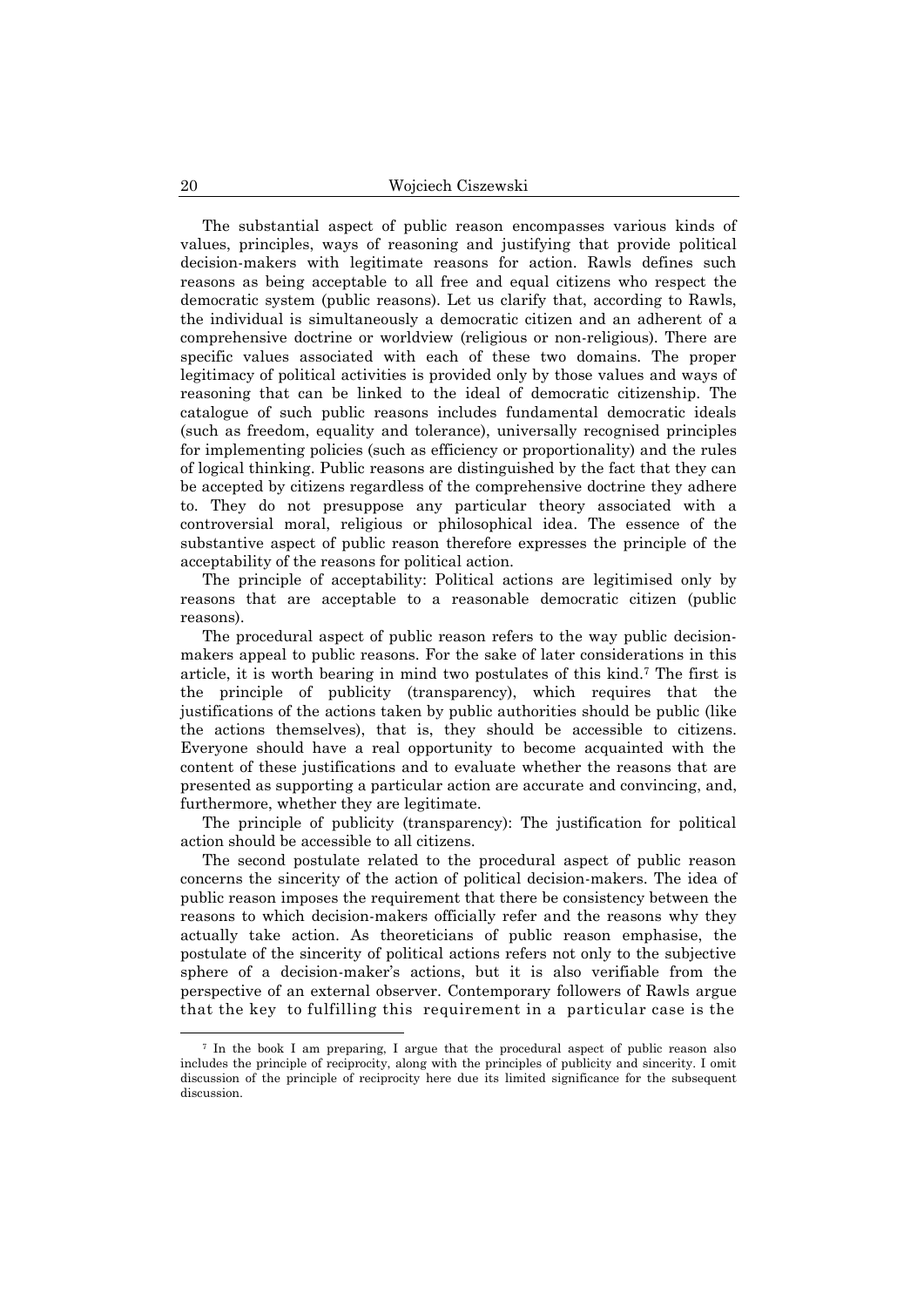impression that the analysed action makes on the people who observe it, and therefore whether they can recognise the reasons presented by decisionmakers as credible justifications of their actions. In other words, when assessing a political decision, we should be able to rationally come to the conclusion that the considerations that have been officially indicated as its justification (and not some other reasons) are the best explanation for making that decision.

One of the thinkers who continued Rawls' thought, Eric MacGilvray, recommends two methods for evaluating political actions in terms of the principle of sincerity—thus understood.<sup>8</sup> The first is testing the compatibility between publicly offered reasons for a political decision and the consequences that normally lead to a decision of this kind being made. For example, if the decision-maker proposes introducing unrestricted access to firearms, justifying this with reference to the need to increase public safety, and yet all the available empirical research proves that unrestricted access to weapons reduces the level of safety, then on the basis of the idea of public reason we can conclude that the action of this decision-maker is disingenuous. The second method which MacGilvray mentions is to identify discrepancies between the actual political action taken and the action which one would to expect to follow as a consequence of the reasons officially presented as justifications. According to this approach, recognising an action as contrary to the principle of sincerity is possible when the justification presented by the decision-maker legitimises other political actions that the decision-maker does not take or refuses to take. Such a situation would suggest that the decision-maker's action was motivated by other considerations than those which were officially mentioned.

The principle of sincerity: The justification of a political action presented to the public by a decision-maker should be identifiable as a factor which leads the decision-maker to take the action in question.

# **III. THE COMPLAINT SUBMITTED TO THE CONSTITUTIONAL TRIBUNAL CONCERNING THE CONSTITUTIONALITY OF ABORTION FOR EUGENIC REASONS**

Let us now turn to a discussion of the most important elements of the constitutional complaint lodged by the group of MPs asserting the unconstitutionality of abortion eugenic reasons. Above all, it should be noted that the MPs' lodging of this type of complaint was an act of exercising political power (political action) in the sense intended by Rawls, and is thus subject to evaluation in accordance with the principles of political legitimacy outlined above. As I pointed out in the introductory section, this proposal concerns the repeal of one of the three exceptions to the prohibition on

<sup>8</sup> E. MacGilvray, *Reconstructing Public Reason*, Cambridge, MA, 2004: 194–198.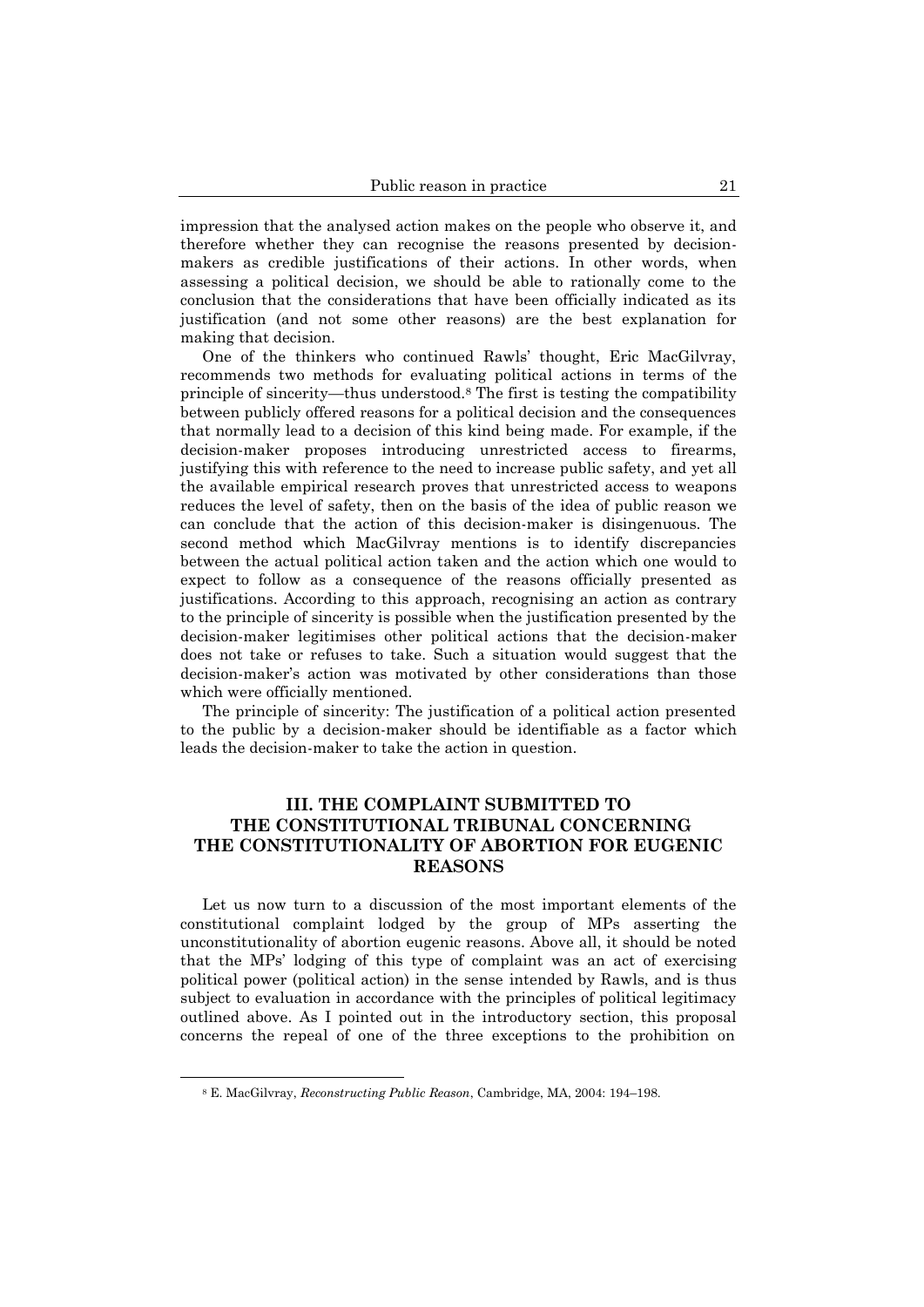abortion provided for in the law on family planning. This is a situation where 'Prenatal examinations or other medical conditions indicate that there is a high probability of a severe and irreversible fetal defect or incurable illness that threatens the fetus's life'. 9

In the previous section, I emphasised that the idea of public reason combines the legitimacy of political actions with their justification. In view of the above, in order to determine whether the action of the MPs in question is morally acceptable on the basis of Rawls' idea, we should look at the arguments which the complainants presented to support their claim.

At the outset, I must point out that reading the constitutional complaint is no easy task, because it was drawn up very carelessly. Reconstruction of the reasoning presented there is hindered by, in particular, grammatical and lexical errors and frequent repetition of identical statements (for example the substance of the argumentation contained on page 9 of the complaint is repeated word for word on page 17, the same applies to fragments on page 16 and pages 22–23, where the same words were first cited in italics to indicate a quote from the judgment of the Constitutional Tribunal, and then without italics as a reconstruction of the Tribunal's position). It is also worth noting that the complaint very superficially addresses the main arguments put forward in favour of the admissibility of abortion for eugenic reasons. When analysing the legitimacy of this position, the applicants limited themselves to criticising views which nobody actually expresses when participating in the contemporary ethical debate. Among the values cited as supporting eugenic abortion are mentioned 'care for the quality of genetic data transmitted' (as illustrated by the example of the practices employed in Nazi Germany),<sup>10</sup> and the 'woman's mental comfort', which is also referred to as 'protection against negative emotional states'.<sup>11</sup> In particular, the reliability of the analysis carried out in this respect undermines the very laconic discussion of the argument which appeals to the interest of the future child, as well as the lack of any reference to the replaceability argument, which is widely discussed in the literature.<sup>12</sup>

In terms of evaluating the action of the group of MPs, the most important argument concerns the justification for the prohibition of abortion for eugenic reasons. Thus we now turn to a discussion of this aspect of the complaint. The justification of the standpoint presented by the complainants can be reduced to two arguments. The first of them claims that all people are entitled to the dignity of the human person, including people in the prenatal stage of development, and that the life of all such people should be protected. This argument can therefore be classed as being based on the principle of the right to life. On the other hand, the second argument states that differentiating the scope of people's entitlement to the protection of life due to

<sup>9</sup> Article 4a(2) of the Act of 7 January 1993 on Family Planning.

<sup>10</sup> *Constitutional complaint*...: 8 and 14.

<sup>11</sup> Ibidem: 9–10 and 26.

<sup>12</sup> Cf. W. Galewicz, Etyczne dyskusje wokół prokreacji, in: idem (ed.), *Antologia bioetyki*, Cracow 2010: 9–43.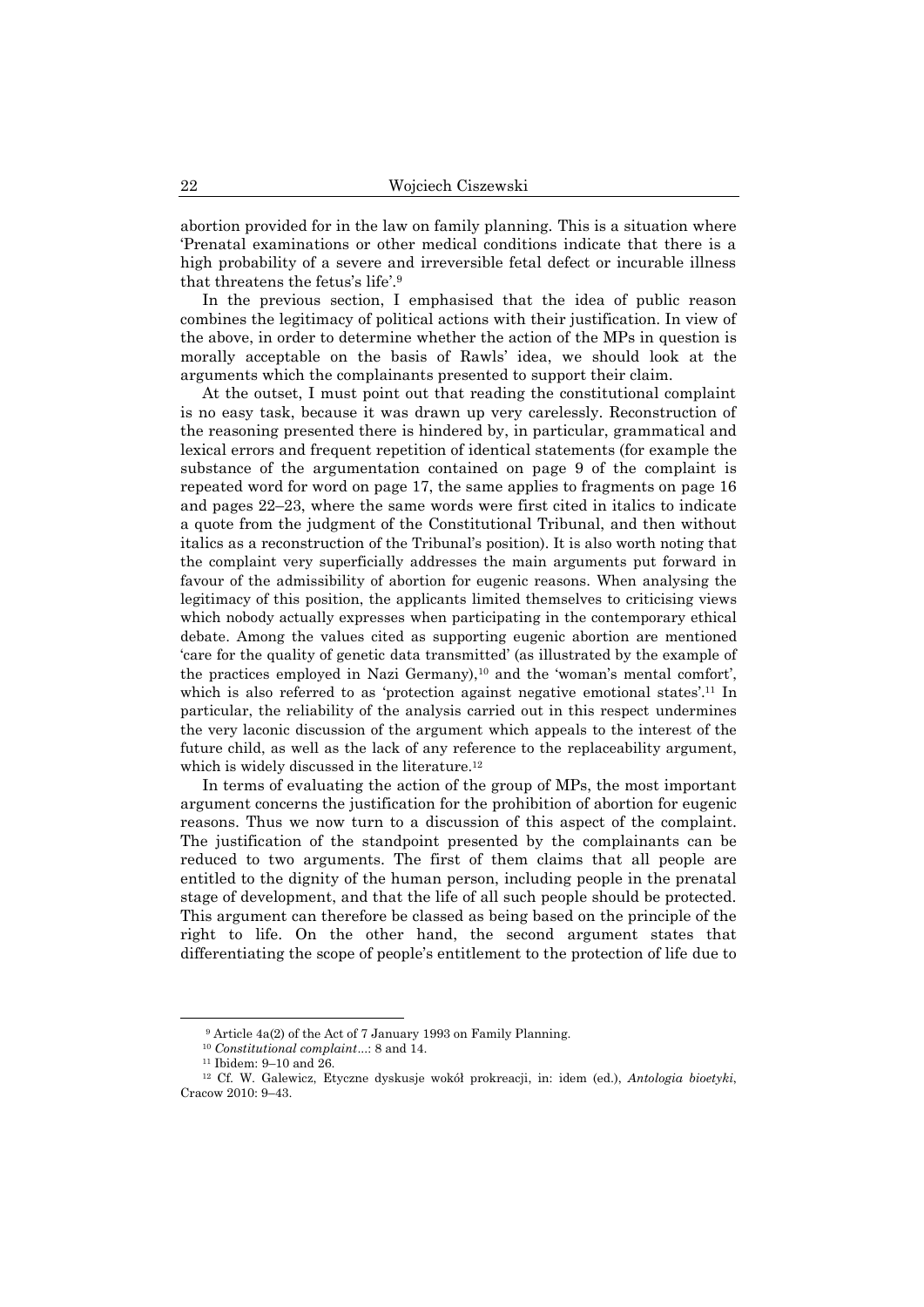health considerations constitutes unacceptable discrimination. This line of reasoning can be described as the argument from differential treatment.<sup>13</sup>

The argument from the right to life is based on two premises: the assertion which in the complaint was characterised as a 'broad understanding of the concept of a person', $14$  and a specific interpretation of the right to life. The first of these premises determines the scope of subjects who are entitled to dignity and, consequently, the possibility of granting them basic rights.<sup>15</sup> The complainants adopt the position that every human being is a person, while what falls under the category of 'human' is determined by the biological criterion. According to this criterion, this category encompasses any individual with the appropriate genetic constitution (human genotype). The application states that: 'The constitutional concept of "man" [...] covers every creature with a human genome, regardless of the stage of development [...]. The essence of being human is not exhausted in the body having certain morphological and characteristic features of the human body, the structure and shape of this organism, but in the body's possession of a human genotype, which determines that the living being is a human being'. 16

The fact of the entity fitting within the designated scope is thus the basis for acknowledging that this is a person vested with the right to life. This right, in the opinion of the complainants, is impossible to reconcile with eugenic reasons having legal validity. According to the constitutional complaint, the right to life is inalienable (meaning that no one can decide to remove it), and it is not subject to gradation (each person is entitled to the right to the full extent). In this perspective, the right to life is the basis for asserting that life should not be deprived—its essence expresses 'the prohibition of intentional and deliberate deprivation of a person's life'. <sup>17</sup> The complainants assert that because every act of abortion is a kind of intentional and deliberate deprivation of life, it thereby constitutes a violation of the right to life.

The argument from unequal treatment shares the first premise with the argument from the right to life—it is based on the assumption that dignity, and consequently fundamental rights, are also vested in foetuses in the prenatal period. The second premise of the argument from unequal treatment is the principle of non-discrimination. The complainants assume that the differentiation of the legal position of persons, in particular differentiating the scope of protection of rights, through the use of criteria

<sup>&</sup>lt;sup>13</sup> I have distinguished these two elements of the justification in my reconstruction of the argument presented in the complaint. Due to the specific nature of legal argumentation, the applicants give separate consideration to the violation of the principle of dignity, the right to life, the principle of non-discrimination and the principle of proportionality. However, the substance of each individual argument in is very similar, which justifies the decision to construct two main arguments on their basis.

<sup>14</sup> *Constitutional complaint*...: 20*.*

<sup>15</sup> Ibidem: 12.

<sup>16</sup> Ibidem: 19.

<sup>17</sup> Ibidem: 22.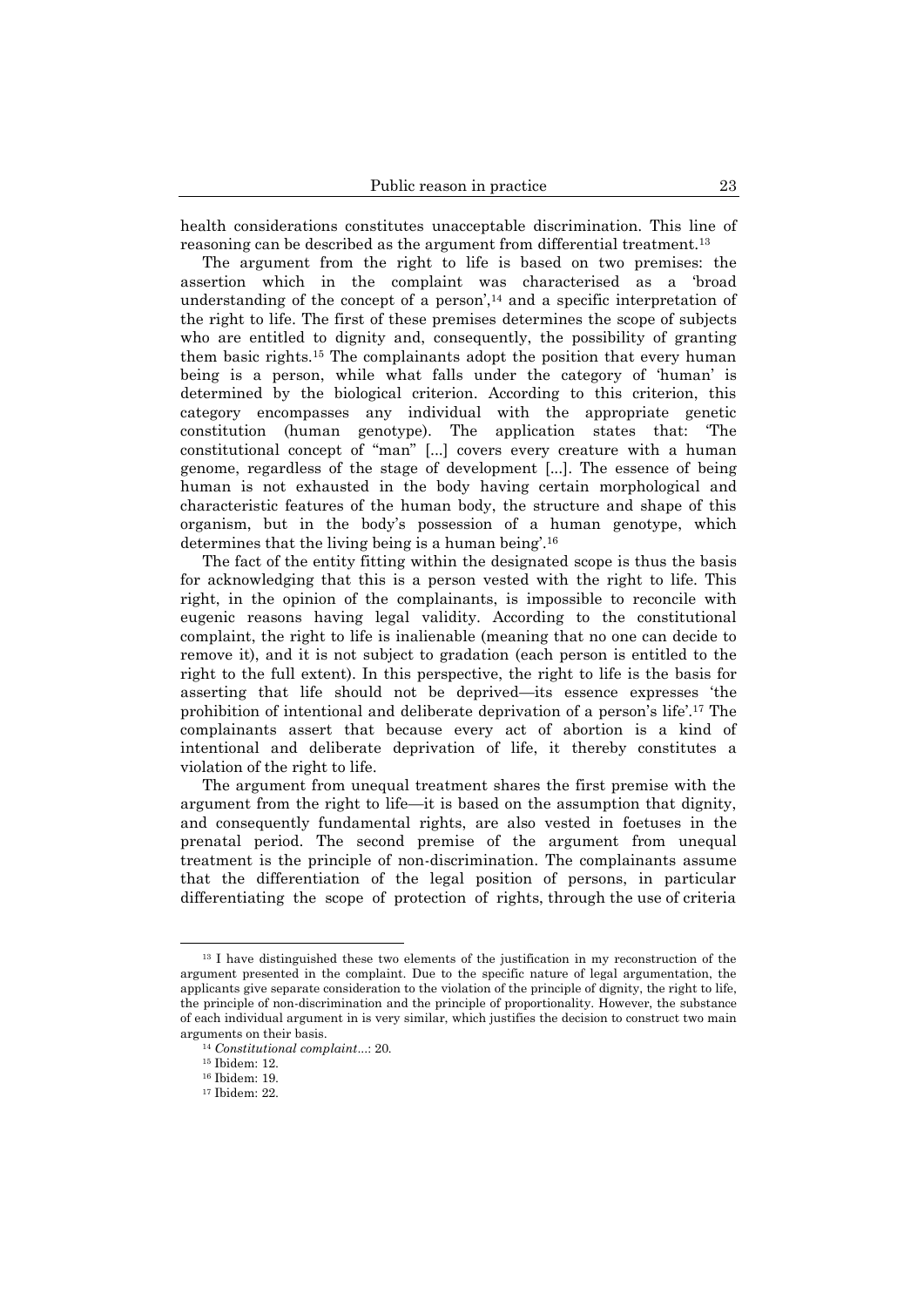such as race, sex or health, is a form of unacceptable discrimination. In their opinion, with a violation of this principle we are dealing with an example of eugenic reasons. The complainants focus on the provision that makes the situation of foetuses dependent on the prognoses regarding their state of health. The termination of a pregnancy, which is in principle prohibited by law, can be carried out if there is a high probability of severe foetal defect or an incurable disease threatening the life of a foetus. According to the complainants, due to the fact that it is impossible to provide any good justification for such a selection of human beings, the provision should be regarded as providing the basis for unjustified discrimination. The complaint expresses the view that making such distinctions between of the scope of legal protection afforded to healthy and unhealthy foetuses is an expression of an unequal 'distribution of respect'. It is argued that the provision in question assigns a lower value to the lives of foetuses affected by illness or defects. 18

Let us focus on the relation between these two lines of argument. The complainants explicitly state that their claim is primarily based on the argument from the right to life, while the argument from unequal treatment is of a subsidiary nature. In the constitutional complaint, we can read that 'the allegation that the prohibition on discrimination has been violated with regard to the right to life should be raised as a possible allegation', that is in the event that the argument referring to the right to life is not taken into account. <sup>19</sup> However, these two lines of argumentation are very similar to each other. Firstly, each assumes that the biological criterion of a human being is adequate, and that this criterion is sufficient for granting rights and freedoms. The essential difference between these arguments is that the former is non-comparative, since it claims that denying the full protection of life to any person constitutes a violation of the person's rights; whereas the other is comparative, since it requires a comparison between the level of protection of life granted to one specific group with that granted to another. However, both arguments hold that foetuses with unfavourable medical prognoses are the victims of eugenic reasons.

It is worth noting that with regard to the interdependence of these arguments, they can be modified in order to make them more independent of each other. Such an opportunity is provided primarily by the argument of unequal treatment, and the claimants' remarks on assigning value to the lives of individuals based on the content of legal regulations (which I described above as the 'distribution of respect'). We can accept—following some representatives of the disability studies—that the admissibility of abortion for eugenic reasons discriminates not so much against foetuses as against disabled people who currently live in society. <sup>20</sup> The literature puts

<sup>18</sup> Ibidem: 20.

<sup>19</sup> Ibidem: 23.

<sup>20</sup> Cf. T. Shakespeare, Choices and rights: eugenics, genetics and disability equality, *Disability and Society* 13(5), 1998: 665–681; L. Gillam, Prenatal diagnosis and discrimination against the disabled, *Journal of Medical Ethics* 25, 1999: 163–171.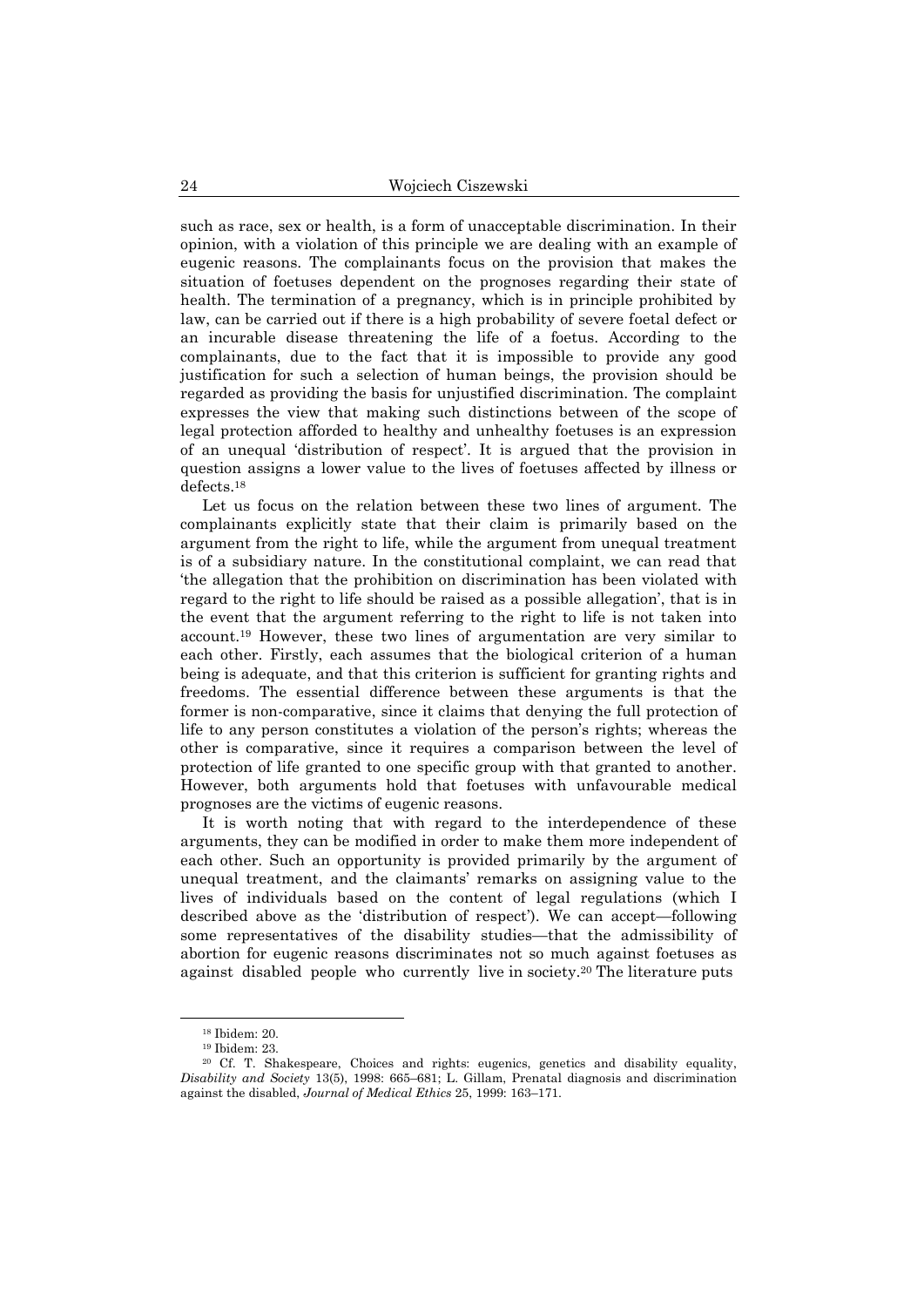forward two arguments in support of this thesis. The first is consequentialist, stating that there is a causal link between the availability of eugenic abortion and the level of discrimination against people with disabilities. The claim here is that the legal admissibility of abortion for eugenic reasons leads to a greater number of such procedures, and, consequently, to a reduction in the number of disabled people in society. Furthermore, as advocates of this argument argue, since discrimination against people with disabilities is a direct result of the fact that they constitute a social minority, the fact that there are even fewer of them aggravates their unfair treatment. <sup>21</sup> On the other hand, according to the second argument, which is non-consequentialist, it is not the results associated with the admissibility of eugenic abortion that constitute a form of discrimination against disabled people, but rather the fact that such a regulation is in force. The possibility of terminating a pregnancy for eugenic reasons expresses (sends a 'message') that the life of a disabled person is worth less than the life of a healthy person. On the basis of this argument, the content of legal regulations is treated as one of the factors shaping the 'social basis of self-respect', namely circumstances on the basis of which the individual creates their self-esteem.<sup>22</sup> Proponents of this view argue that the legal validity of eugenic reasons is contrary to the sound distribution of the social foundations of respect.

# **IV. THE ARGUMENTATION ON EUGENIC REASONS AND THE QUESTION OF POLITICAL LEGITIMACY**

Before proceeding to an analysis of the MPs' constitutional complaint in the light of the principles of public reason outlined above, I would like to mention that the problem of the admissibility of abortion is considered to be a serious challenge for Rawls' idea of public reason. Rawls' critics expressed doubts as to whether this issue could be reasonably considered in the categories provided by the theory of public reason. <sup>23</sup> One of the sources of these doubts was the somewhat hasty remarks that Rawls himself made on this matter. When addressing the issue in *Political Liberalism*, in the famous 'footnote on abortion', he stated that public reason identifies three public reasons as important for the dispute on the admissibility of abortion (these being: respect for human life, equality of women, and the need to guarantee the reproduction of political society), and argued that the balancing of these values necessarily results in recognising a woman's duly qualified right to terminate her pregnancy in the first trimester. <sup>24</sup> However, in his last

<sup>21</sup> For example, in terms of infrastructure, a small number of people in need of special therapy or adaptation entails that such therapies or adjustments are no longer treated as a priority.

<sup>22</sup> Cf. J. Rawls, *A Theory of Justice*, Cambridge, MA, 1999.

<sup>23</sup> Cf. M. Sandel, Odpowiedź na liberalizm polityczny, in: *Liberalizm a granice sprawiedliwości*, Warsaw 2009: 275–316; P. Campos, Secular fundamentalism, *Columbia Law Review* 94(6), 1994: 1814–1827.

<sup>24</sup> J. Rawls, *Political Liberalism*…: 243–244.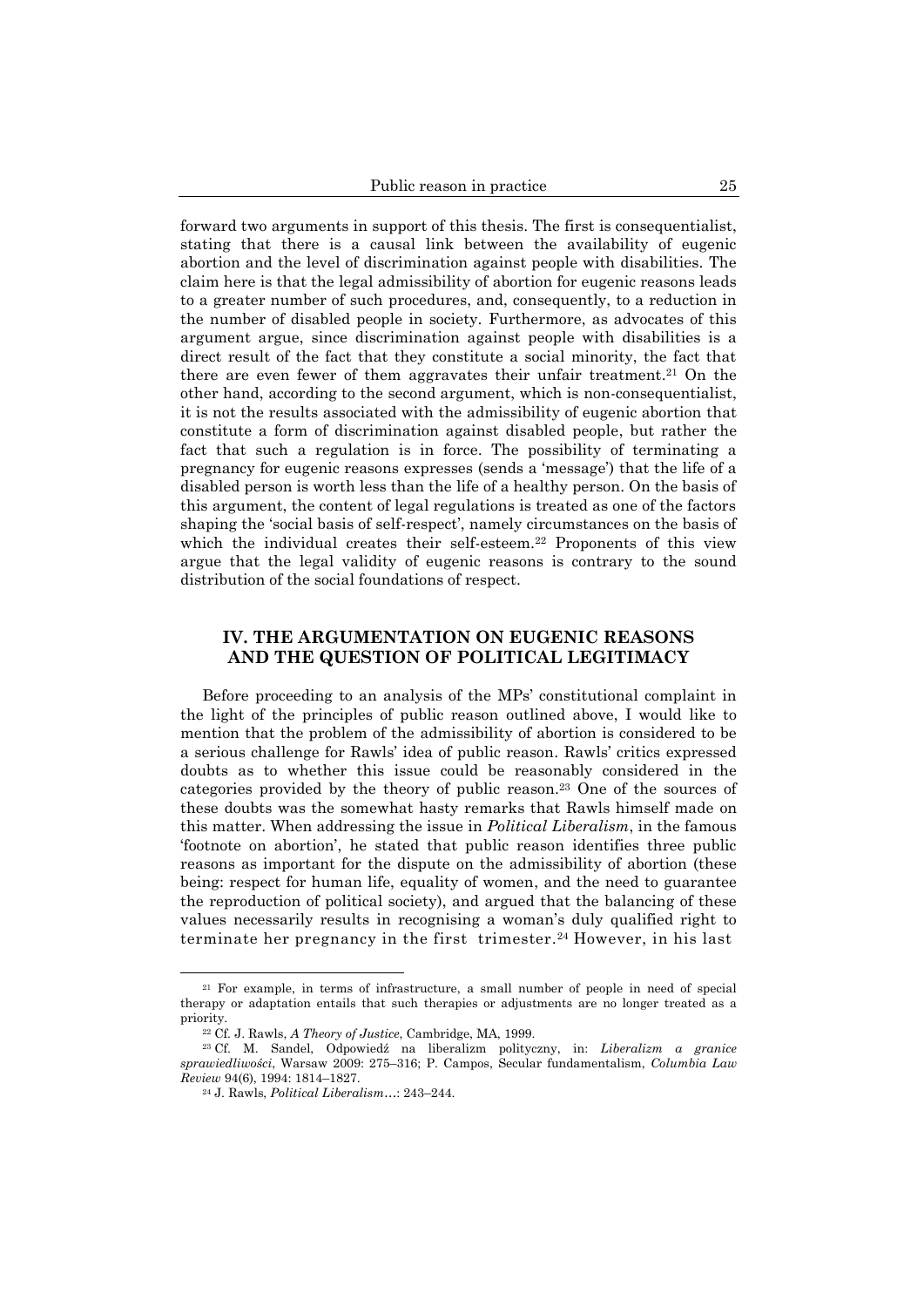published work, Rawls approached the same problem in a radically different way:

If we accept the idea of public reason we should try to identify political values that may indicate how this question can be settled, or a settlement approached. I have in mind such values as the following: that public law show an appropriate respect for human life, that it properly regulate the institutions through which society reproduces itself over time, that it secure the full equality of women, and finally, that it conform to the requirements of public reason itself […].<sup>25</sup>

In contrast to the position expressed earlier, Rawls does not claim here that only three public reasons are relevant for political actions related to abortion—the four circumstances mentioned in the quotation above are just examples of legitimate arguments. Importantly, he does not argue that public reason indicates that any specific resolution should be adopted to resolve the abortion dispute. The scope of solutions that are acceptable on the basis of public reason is broad. What public reason excludes as illegitimate is not a particular stance on the admissibility of abortion, but rather some ways of supporting these positions. Jonathan Quong, one of the most important Rawls' followers, takes a very similar position on the issue of abortion:

Even if both pro-choice and pro-life citizens agree on a core set of political values (liberty, the sanctity of human life, the equality of men and women) there is little reason to suppose that the content of public reason can be complete if each citizen is permitted to weigh or rank these values differently. The pro-life citizen might place an infinite amount of weight on the sanctity of human life, whereas the pro-choice citizen might rank the values of liberty or the equality of men and women first and foremost. Our two citizens thus arrive at diametrically opposed conclusions despite the fact that they were apparently reasoning from the same premises. 26

Let us recall that according to the idea of public reason presented in this article, in order for a given political action associated with abortion to be considered legitimate, it is necessary to fulfil the conditions stipulated by the three principles of public reason. In the following section I will assess the actions of the complainants in the light of each of these principles.

The principle of acceptability: Political actions are legitimised only by reasons that are acceptable to a reasonable democratic citizen (public reasons).

The principle of publicity (transparency): The justification for political action should be accessible to all citizens.

The principle of sincerity: The justification of a political action presented to the public by a decision-maker should be identifiable as a factor which leads the decision-maker to take the action in question.

<sup>25</sup> J. Rawls, *Justice*…: 17.

<sup>26</sup> J. Quong, *Liberalism without Perfection*, Oxford 2011: 282.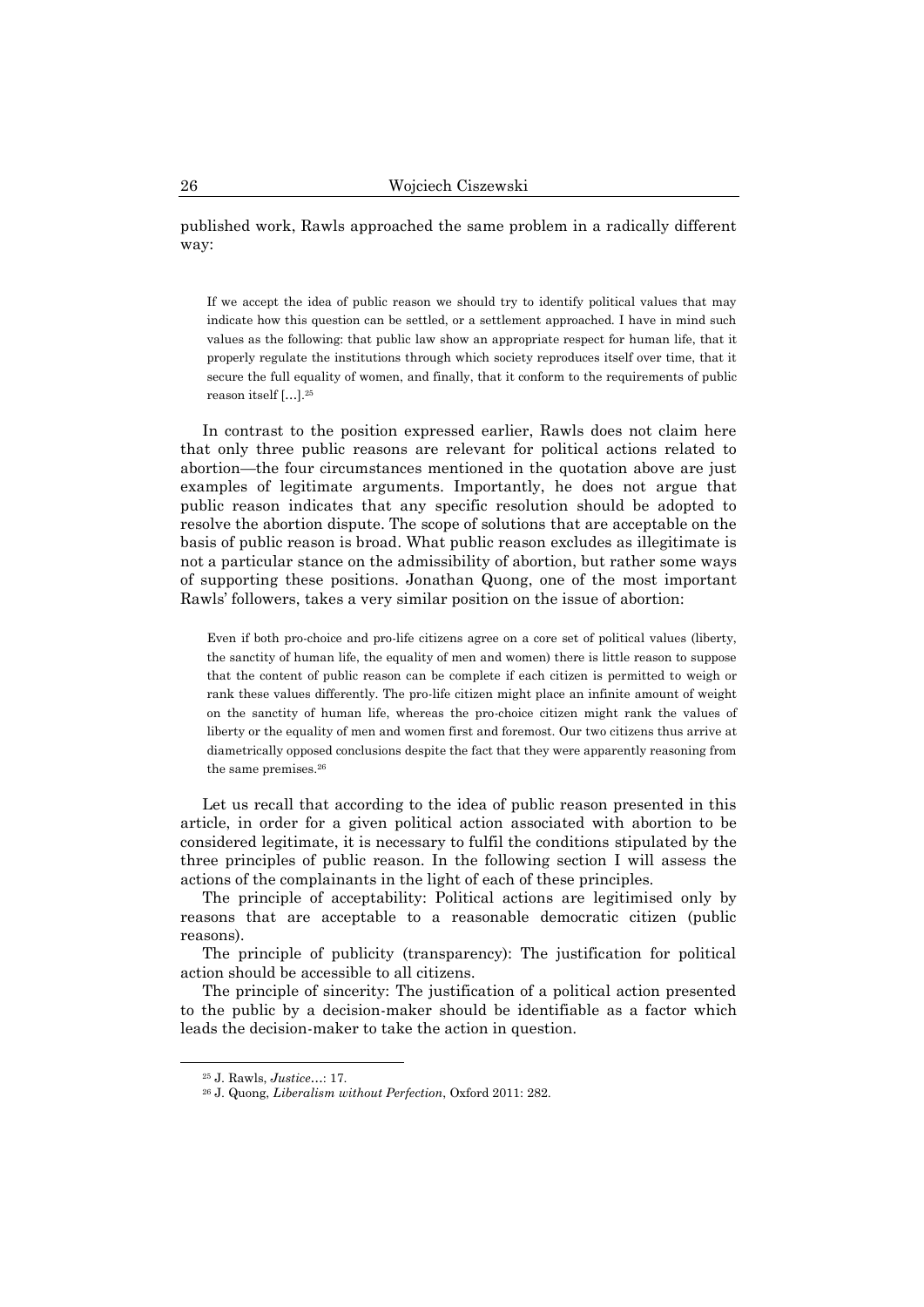#### **1. The principle of acceptability**

Let us first consider the action of the complainants in terms of the first of these conditions. We are therefore interested in whether the two arguments put forward in the complaint for repealing the eugenic reasons have the status of public reasons, and therefore whether they should be acceptable to a reasonable democratic citizen. In my opinion, the arguments of the applicants fulfil this condition. A reasonable citizen could share the views expressed through these arguments regardless of which comprehensive doctrine he/she espoused.

Let us note that when presenting their arguments, the complainants do not refer to religious dogma or God's will; neither do they refer to sacred texts. Furthermore, it does not seem that their arguments need to be supplemented with some unexpressed ideological assumptions. The individual premises of the arguments are comprehensible and open to debate, without the need to adopt any doctrinal perspective. The justification of the complaint is not based on other non-public reasons, such as the benefit of a particular political party, or a populist appeal to the will of the majority of society or national interest. Both of the arguments put forward by the complainants are grounded in publicly acceptable values and ways of reasoning, that is in the right to life and, the principle of equality (nondiscrimination). The above remark also applies to the key premise of both these arguments, namely the biological criterion for identifying human beings. Again, it is worth noting that by insisting on a 'broad understanding of the concept of a human being', the complainants do not refer, for example, to Catholic teachings on the immortal soul, but rather to claims that can be accepted independently of religious beliefs.

In passing, it is worth drawing attention to two features of the discussed justification, which, although they may indicate its weakness, do not undermine its political legitimacy. Firstly, the arguments put forward by the complainants can be regarded as incorrect or unconvincing. Indeed, it seems that closer analysis of the justification reveals significant shortcomings. It is not clear whether the biological criterion for defining a human being which the complainants insist on is better justified than the alternative criteria of moral status (for example the criterion referring to the ability to feel).<sup>27</sup> It is also debatable whether considering the problem of abortion through the concept of subjective rights is the best way of presenting the issue. However, it should be clearly stated that for the theory of public reason, the accuracy of argumentation in favour of a given demand is one thing, while its legitimacy is another matter entirely. In considerations of legitimacy, the status of arguments is crucial, rather than their accuracy.

Secondly, one can wonder whether the legitimacy of the MPs' action is not undermined by the fact that it is based on a controversial interpretation of the public reasons invoked. Certainly, the right to life and the principle of

<sup>27</sup> Cf. W. Galewicz, *Status ludzkiego zarodka a etyka badań biomedycznych*, Cracow 2013: 80–116.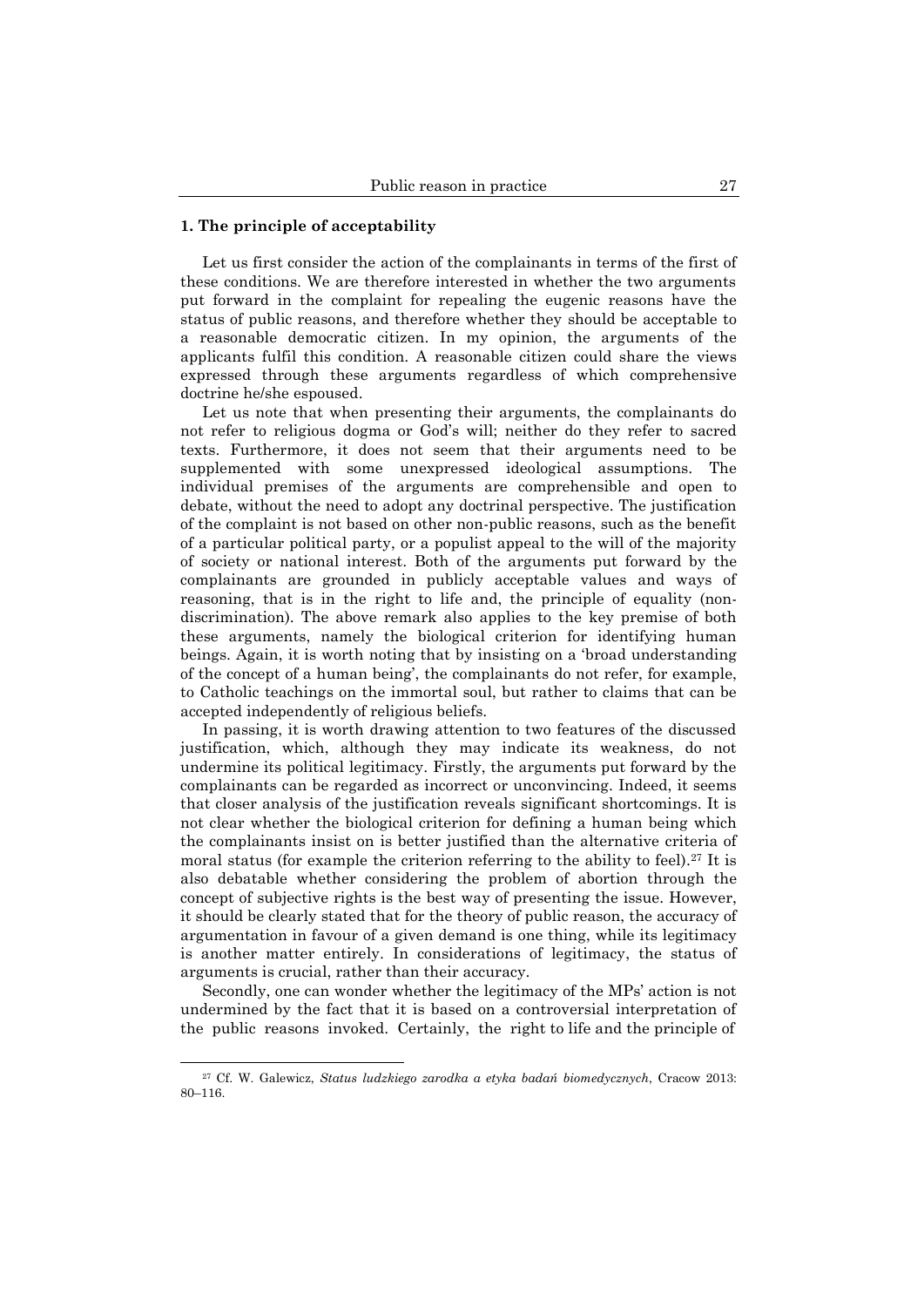equality are values which should be accepted by every reasonable citizen, but at the same time they are values that are open to different interpretations. Thus, while it can be said that at some general level the reasons referred to are shared by reasonable citizens, it is more difficult to agree that reasonable citizens would interpret these values in a similar vein to the premises of the complainants' arguments. It is worth clarifying that the principle of acceptability does not require that a specific interpretation of a given value be consented to, but only that consent be given to these values having the status of public reasons. It is therefore a kind of threshold or minimum requirement that public arguments must meet. By imposing such a minimum requirement, the Rawlsian theory makes it possible for the content, application and implications of individual public values and principles to be debated from the perspectives of different legitimate positions.

#### **2. The principle of publicity**

This action of the complainants also fulfils the postulate of transparency—it is a public action and its justification is publicly available. The constitutional complaint of the group of MPs, consisting of the challenge and its justification, was made available on the website of the Constitutional Tribunal. It seems that given the widespread use of the internet in contemporary society, this means there is a real opportunity for everyone interested to familiarise themselves with the complaint and participate in debate.

#### **3. The principle of sincerity**

However, the biggest challenge for the complaint under discussion is the principle of sincerity. In my opinion, in this case we are dealing with a violation of this requirement of political legitimacy. In the second section of the article, following MacGilvray, I mentioned two methods for testing the compliance of political actions with the principle of sincerity. I think that the second method can be applied to this case. We can find discrepancies between the actions taken by the complainants with regard to the reasons indicated by them and the actions they would be obliged to take if they were to sincerely honour these reasons. I will draw attention to two cases of such discrepancy, which in my opinion effectively undermine the credibility of the justification under consideration and entail that the principle of sincerity has been violated.

Firstly, the public reasons indicated in the complaint seem to justify a much wider scope for changes to the Polish abortion law than the change specified in the complainants' demand. In other words, the legitimacy of the presented justification would require that the MPs take certain actions which they have yet to take (for unknown reasons). We can note that the MPs' appeal to the right to life undermines the possibility of abortion not only when there is a high probability of defect or foetal illness, but also in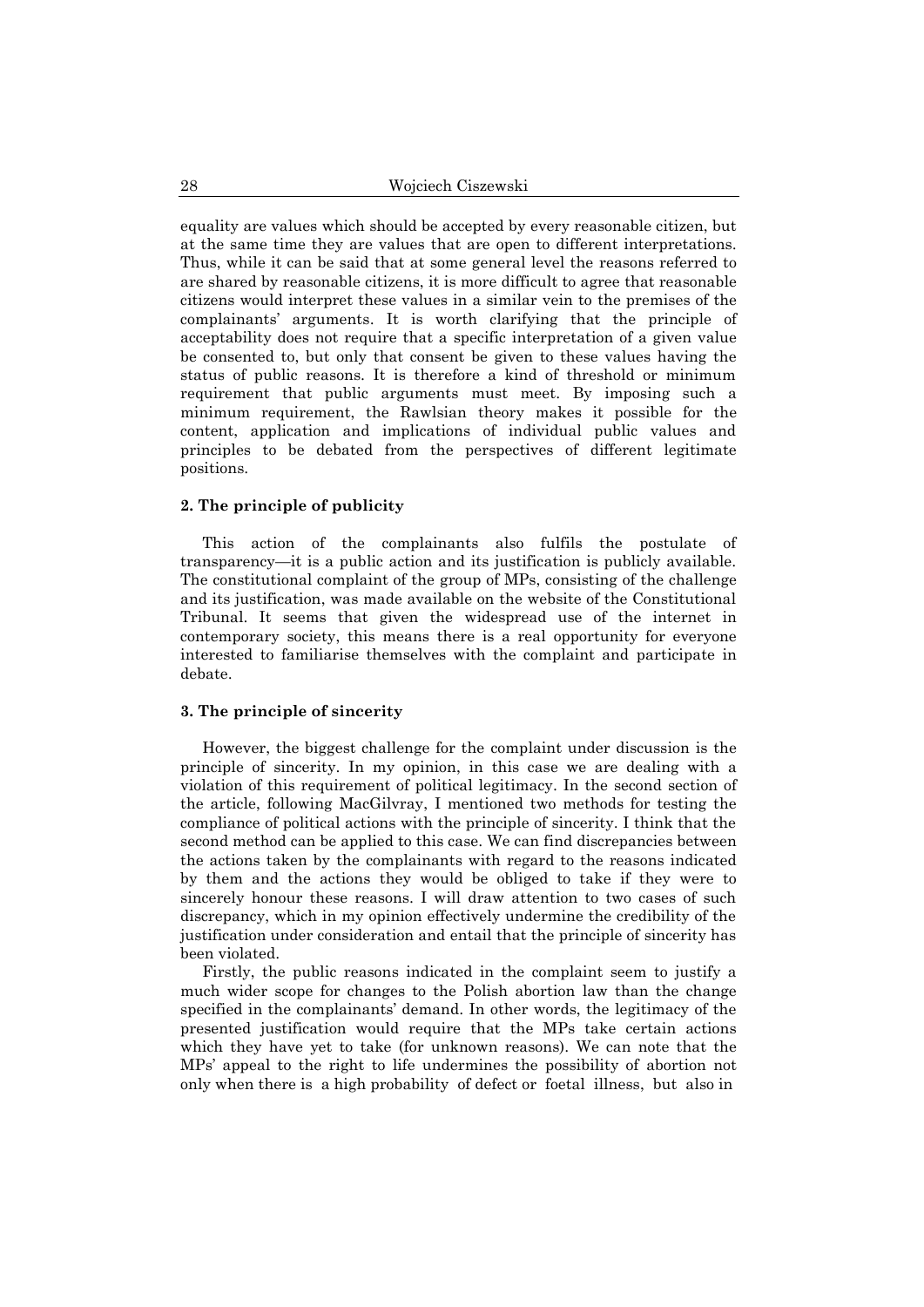cases when there is a health risk to the mother (abortion for medical reasons) and pregnancy resulting from a criminal act (abortion for legal reasons). If the right to life vested in all human beings prohibits killing, and every instance of abortion is a case of killing a human being, then why would only abortion for eugenic reasons amount to a violation of this right? The complainants argue that legal protection of life is absolute, but in their reasoning they do not indicate any argument that would lead to the conclusion that the right to life can be suspended even if the foetus originates from a criminal act. 28

A similar doubt arises when considering the argument of unequal treatment. If, as the complainants assert, differentiating the scope of the protection of life according to medical prognoses constitutes an example of unacceptable discrimination, it would seem that differentiating this scope according to the way the foetus was conceived is at least equally reprehensible. I do not think we can imagine any acceptable argument for using the criterion of the method of conception in order to distinguish between people's legal situations. It seems, therefore, that the application of the complainants' reasoning to abortion for legal reasons leads to the conclusion that it discriminates against foetuses conceived as a result of a criminal act in favour of foetuses that were not conceived in this way.

Secondly, since neither of these arguments meets the necessary requirements to pass the test of sincerity, at least in form in which they are presented by the complainants, the next step is to consider whether these requirements could be met by a modified version of the argument from unequal treatment, which I mentioned in the previous section. Let us recall that the modified version of the argument states that the group discriminated against by the eugenic reasons currently in force is not actually foetuses with unfavourable medical prognoses, but rather disabled citizens who are currently living in society. The compliance of such reasoning with the principle of sincerity might seem a little more difficult to assess. I think, however, that we can agree that in order for an argument claiming discrimination against people with disabilities to be perceived as sincere by an objective observer, it would be necessary for the argument to be consistent with a broader political strategy of caring for people with disabilities. If the argument focused on the unequal treatment of disabled people is used only in a very specific context, namely a discussion on the legality of abortion, yet omits other areas of social life in which the problem of discrimination against disabled people occurs, the use of this argument must raise doubts as to the sincerity of the policy makers. In this regard, it is not insignificant that the complainants are, above all, MPs representing the Sejm majority that backs the governing party.

Given the difficult situation of disabled people in Poland, and the small number of initiatives taken by the public authorities to make the treatment of this group of citizens more equal, it is difficult to view the MPs' proposal to ban abortion for eugenic reasons as being part of a wider political strategy

<sup>28</sup> *Constitutional complaint*…: 22.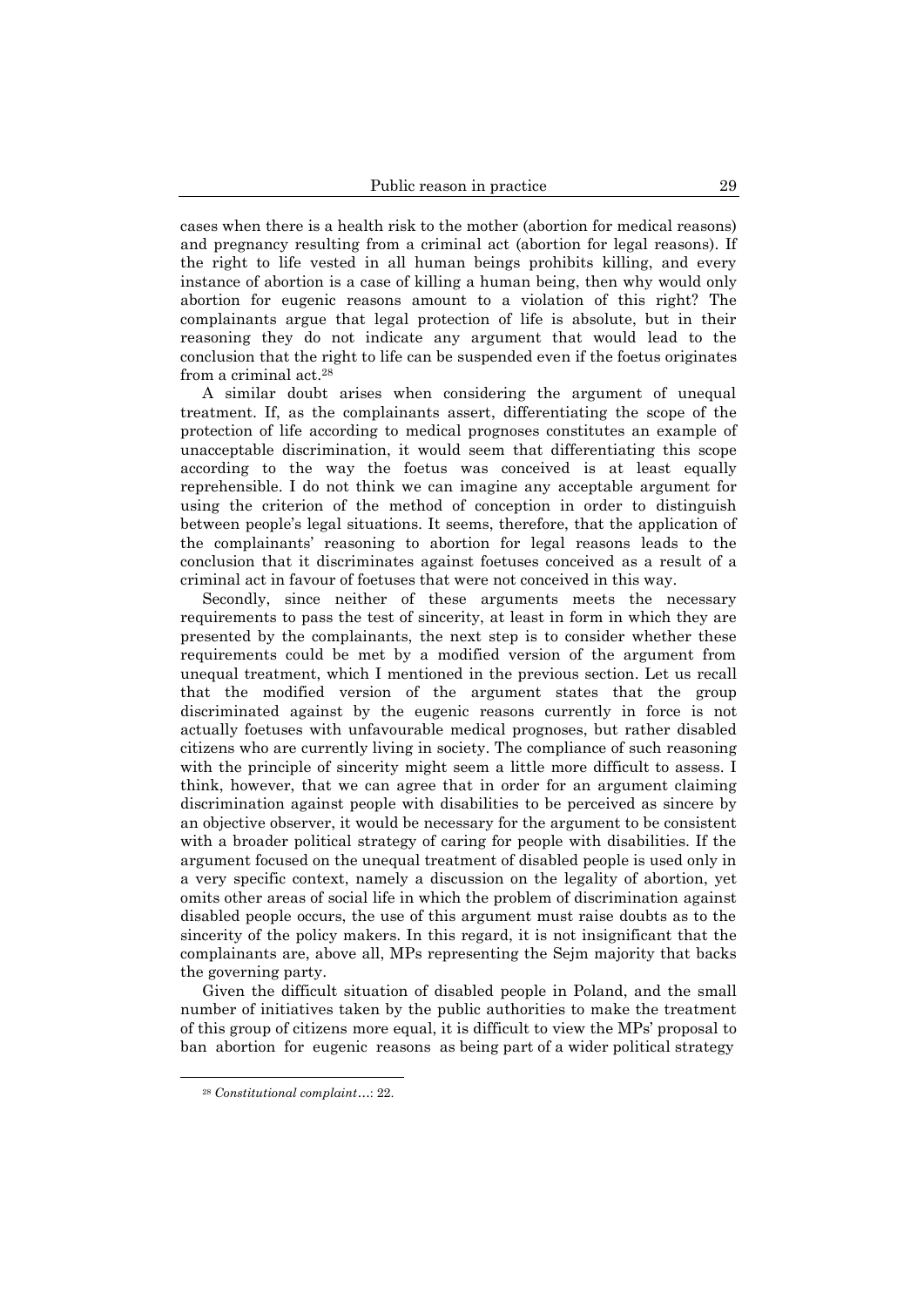that seeks to combat discrimination against disability. Examples of government actions and legislative omissions that have negatively affected the situation of disabled people could be enumerated. Suffice to say that complaints about discriminatory treatment of disabled people constitute the largest percentage of cases reported to the Polish Ombudsman ('Rzecznik Praw Obywatelskich' – the Commissioner for Human Rights). Despite numerous appeals from disabled people's organisations, the Polish public authorities have yet to ratify the Optional Protocol to the Convention on the Rights of Persons with Disabilities, which would give these people the right to submit complaints to the international body. Disabled people have criticised the current Parliament for failing to implement the judgment of the Constitutional Tribunal of 2014 which ruled that the benefits for guardians of adults with disabilities should be made equal to the benefits for guardians of children with disabilities. <sup>29</sup> Additionally, the current state of legal regulations and the judicial practice regarding the institution of incapacitation are widely criticised as being harmful to people with intellectual disabilities. The recent legislative acts in the sphere of public education also provide cause for concern (for example the removal of care for disabled children from the basic programme of pre-school education), as do proposed changes to electoral law (in response to strong social opposition, MPs withdrew from the announced liquidation of the institution of voting by post). It should also be noted that MPs who lodged the constitutional complaint regarding the abortion law did not find any other applicable provision than the challenged provisions of the 'abortion law' to be discriminatory. In my opinion, the above circumstances are a sufficient basis for concluding that the requirement of sincerity was not met in the present case.

### **V. CONCLUSIONS**

In view of the above considerations, it is necessary to conclude that the constitutional complaint of the group of MPs which challenged the constitutionality of abortion for eugenic reasons is not a legitimate complaint. Although the analysed complaint complies with the principles of acceptability and the publicity, it does not meet the third postulate of the idea of public reason, namely the requirement that the action of political decision-makers should be sincere. The public reasons appealed to by the authors of the complaint are not a credible and genuine basis for the action taken by them.

Finally, it is worth considering what consequences the idea of public reason envisages for actions which do not follow the rules of political legitimacy. In the classic version of this idea, as expounded by Rawls, the postulate of the proper legitimacy of political actions only indicates that

<sup>29</sup> The judgment of the Constitutional Tribunal of 20 October 2014, K38/13, OTK ZU 2014, no. 9A, item. 104.